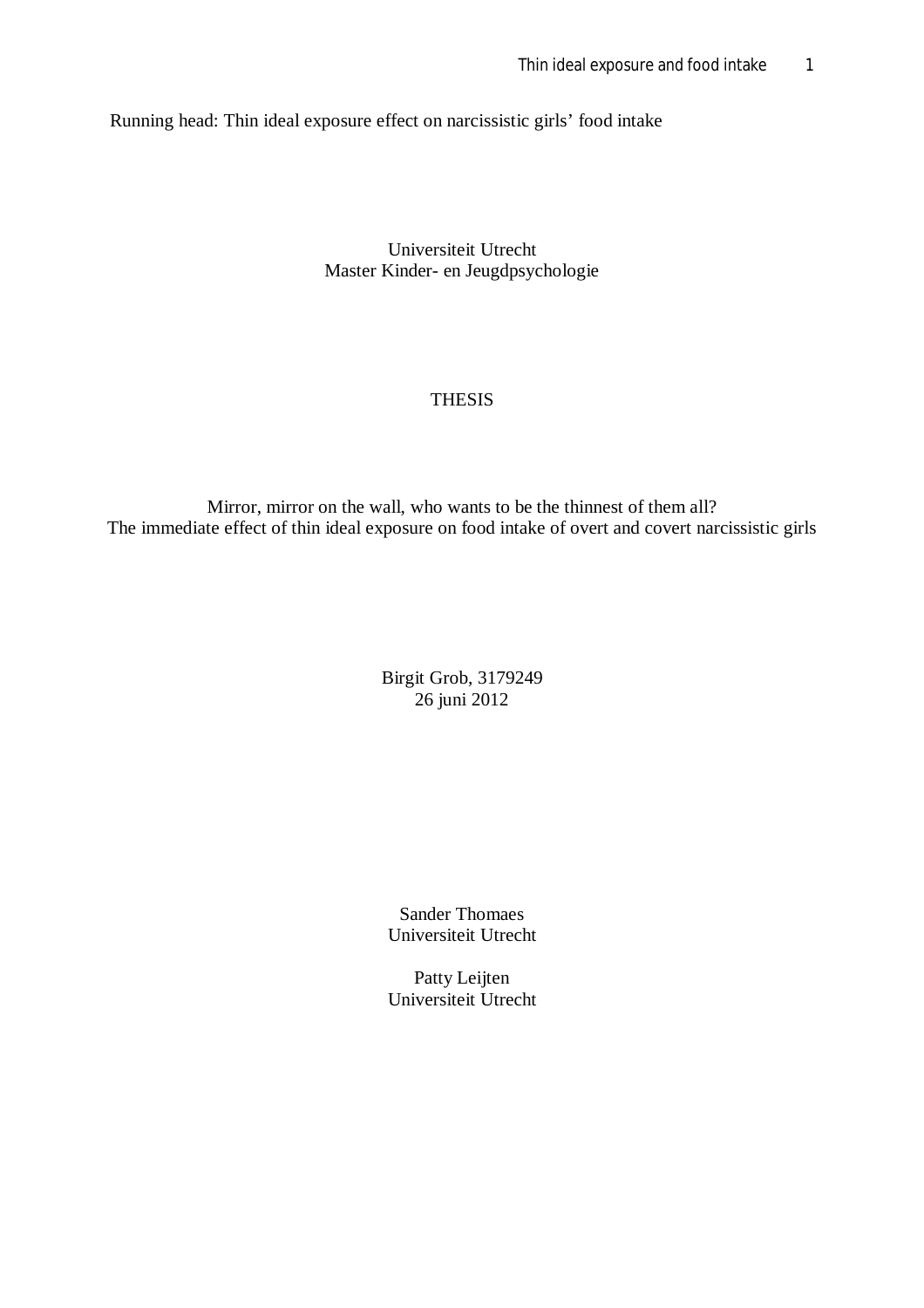Mirror, mirror on the wall, who wants to be the thinnest of them all? The immediate effect of thin ideal exposure on food intake of overt and covert narcissistic girls

#### **Abstract**

This study experimentally tested the immediate effect of thin ideal media exposure on food intake of overt and covert narcissistic (pre-)adolescent girls (8-15 years old). A between subject design was used in which the girls  $(N = 400)$  participated in a taste test after watching a slideshow of thin, average or plus size models. No differences on food intake between the exposure conditions were found for both overt and covert narcissistic girls. Possibly the susceptibility for the thin ideal representations is more age specific, or compensation for food intake takes place by other means (e.g., exercising) than restrained eating. However, in this study it can be concluded that there is no immediate effect of thin ideal exposure on the intake of high caloric foods among overt and covert narcissistic girls.

*Keywords*: overt narcissism, covert narcissism, thin ideal, food intake

Media are one of the most powerful forces in the lives of young people. Viewing TV shows, playing videogames, visiting websites or reading books and magazines for over 50 hours a week, children and adolescents are constantly confronted with messages about values and social norms (Anschutz, Engels, & van Strien, 2012; Anschutz, Spruijt-Metz, van Strien, & Engels, 2011; Malikhao & Servaes, 2011). Knowing that adult media contains thin ideal cues, children that become interested in adult media from the age of nine, are receiving information about how they should look like and how they should manage their appearance. Through this constantly provided thin ideal representation, children learn that thinness is associated with happiness, status, desirability and attractiveness (Anschutz & Engels, 2010; Anschutz et al., 2011; Strahan, Spencer & Zanna, 2007; Tiggeman, 2006), while obesity is associated with being less happy and having fewer friends (Anschutz & Engels, 2010). Children as young as five years old experience a desire to be thinner than their own silhouette drawing (Westerberg-Jacobson, Edlund & Ghaderi, 2010) and have a desire to lose weight, regardless of their size (Grabe, Ward & Hyde, 2008; Strahan et al., 2007).

Based on social comparison theory, stating that people tend to compare themselves to relevant others (Anschutz, Engels, & van Strien, 2012), girls consider thin media models relevant to compare themselves with, as thinness is carried out as a prevailing cultural norm (Anschutz, Engels, & van Strien, 2012). Also, experiencing the physical developments associated with the transition into an adult female body – with the development of breasts and the accrual of subcutaneous fat – also makes media models become more relevant to identify with and therefore makes girls that approach adolescence (11-12 years) more prone for the influence of thin ideals. This susceptibility is yet even more enhanced around that age, because of increased importance of social conformity and social comparisons (Anschutz,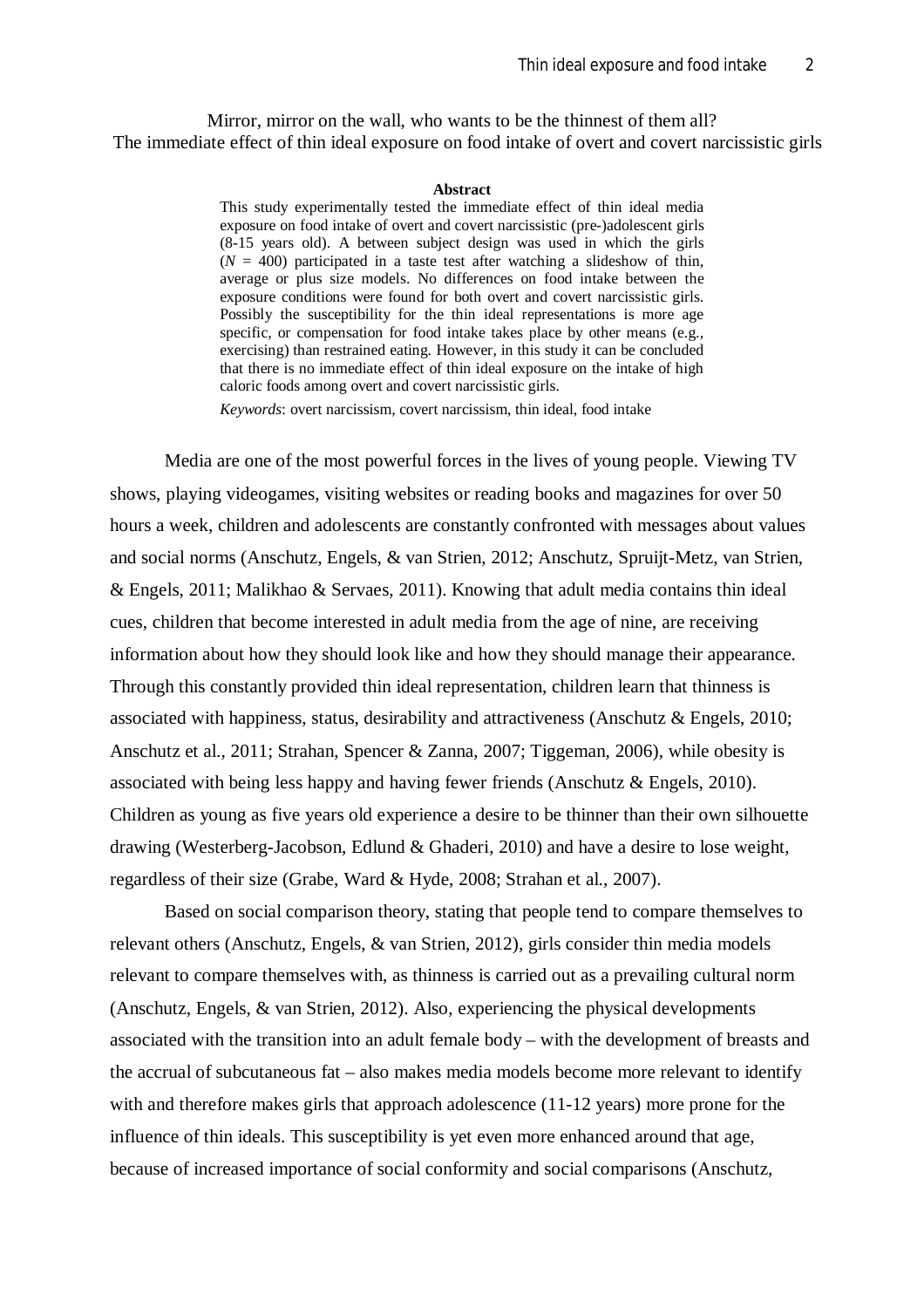Engels, & van Strien, 2012; Anschutz et al., 2011; Brunet, Sabiston, Dorsch & McCreary, 2010).

With models being over 20% underweight and often being thinner than the criteria for anorexia (i.e., with 15% underweight the diagnostic criteria for anorexia nervosa are met, American Psychiatric Association; Dittmar & Howard, 2004; Grabe, et al., 2008), most girls can never attain a body as thin as the thin ideal standard (Dittmar & Howard, 2004; Westerberg-Jacobson et al., 2010). Therefore, some girls may feel unable to live up the unrealistic thinness standards and consequently feel dissatisfied with their own bodies according to the 'negative contrast' theory that builds upon the social comparison theory (Anschutz, Engels, & van Strien, 2012). Dutch girls as young as 9-10 years old, have negative body images (14%), find themselves too fat, while having normal body weight (7%), and show weight loss behaviors (7%). Among children around 13-14 years old, these rates have even doubled or tripled, (33%, 28% and 13% respectively; Bun, Schwiebbe, Schütz, Bijlsma-Schlösser, & Hirasing, 2011). Those girls, who in fact move away from the thin ideal figure by gaining body fat during puberty (Tiggeman, 2006), thereby develop a drive for thinness that is associated with exercising and dieting (Anschutz, Engels, & van Strien, 2012; Brunet et al., 2010; McCabe, Ricciardelli & Banfield, 2001; Westerberg-Jacobson et al., 2010).

Recently, research has shown that exposure to thin ideal television directly affects body dissatisfaction and compensating eating behaviors, such as restrained eating (Anschutz et al., 2011). Other research, with young girls playing with thin dolls also found a direct effect on the actual food intake of young girls. Girls playing with – unrealistic – thin dolls, ate less than girls playing with average sized dolls (Anschutz & Engels, 2010). Eating behaviors have become of special concern since it is known that eating patterns are formed early in life and are likely to persist into adulthood (Grabe et al., 2008; Westerberg-Jacobson et al., 2010). Knowing that girls who wish to be thinner are four times more likely to develop disturbed eating attitudes and have an increased risk of developing clinical eating disorders, it is important to help young girls to establish healthy and regular eating habits (Westerberg-Jacobson et al., 2010).

Despite the many studies that link thin ideal exposure and eating behaviors (e.g., Anschutz & Engels, 2010; Anschutz, et al., 2011; Dittmar & Howard, 2004; Grabe et al., 2008; Strahan, Spencer & Zanna, 2007), little evidence exists that media exposure per se is causal in the development of body image concerns and disturbed eating among young girls (Tiggeman, 2006). The relation seems to be more complex than was previously thought, and individual characteristics appear to play a moderating role. Instead of the amount of media,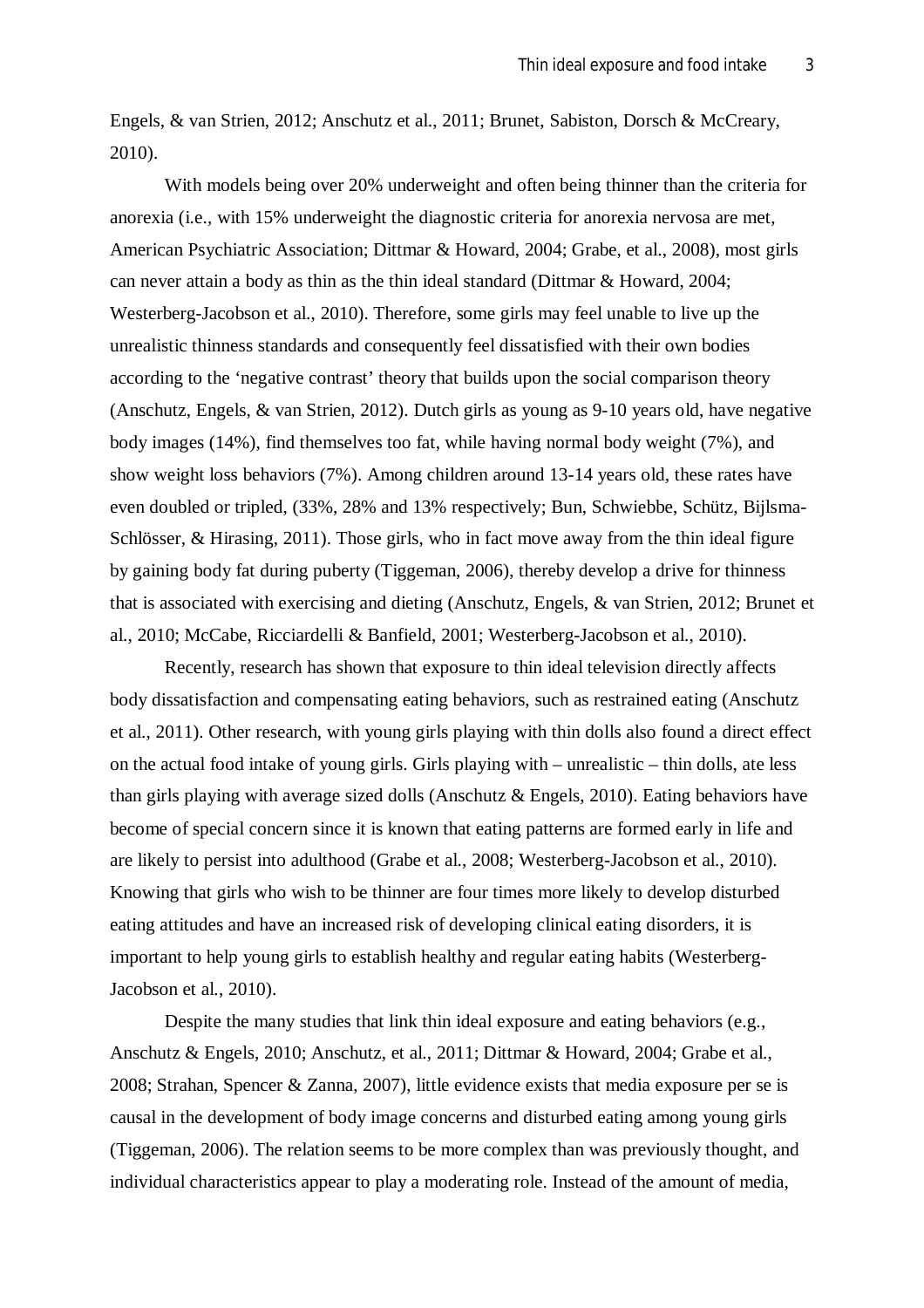the responsiveness and vulnerability to the media influence, depending on one's personality, may in fact be most important for the development of adolescents body image and eating behaviors (Tiggeman, 2006; Westerberg-Jacobson et al., 2010).

One individual characteristic that is related with body image concerns and eating patterns is narcissism (Campbell & Waller, 2010; Gordon & Dombeck, 2010). Narcissism, which is defined as a pervasive pattern of grandiosity, self-focus and self-importance (American Psychiatric Association, 2000) is characterized by a grandiose view of the self on one hand, and an adversarial interpersonal orientation on the other hand (Morf & Rhodewalt, 2001; Thomaes, Stegge, Bushman, Olthof & Denissen, 2008). Narcissists are preoccupied with dreams of success, brilliance and beauty and expect admiration and special treatment from others. At the same time they worry obsessively about what others think of them and react with anger, defiance or shame to treats to self-esteem (Campbell & Waller, 2010; Morf & Rhodewalt, 2001; Thomaes et al., 2008; Thomaes, Reijntjes, Orobio de Castro, Bushman, Poorthuis & Telch, 2010). Narcissism is associated with excessive attention to personal appearance (Zeigler-Hill, Clark and Pickard, 2008) as well as weight preoccupation (Gordon & Dombeck, 2011) and body-checking (Waller, Sines, Meyer, & Mountford, 2008).

Thus, while a drive to meet the beauty ideal has often been linked to narcissistic traits, only two studies (Gordon & Dombeck, 2010; Maples, Collins, Miller, Fischer, & Seibert, 2011) made a distinction between the two types of narcissism; the overt (grandiose) type and the covert (vulnerable) type. Overt narcissists are characterized by their high self-esteem and insensitivity to the impact they have on others. They maintain their inflated self-views by devaluing others. Covert narcissists typically have relatively low self-esteem, while having high expectations about the self. They are hypersensitive to criticism of others and rely upon external feedback to manage their self-esteem (Dickinson & Pincus, 2003; Cain, Pincus & Ansell, 2008; Thomaes, Bushman & Stegge, 2009). Although both overt and covert narcissistic subtypes are related to narcissism's association with excessive attention to personal appearance, research suggests that only covert narcissists base their self-esteem on physical appearance (Zeigler-Hill et al., 2008). In line with the above assumption, Gordon and Dombeck (2010) found that only covert narcissism, but not overt narcissism, was correlated with weight preoccupation in a sample of young adults. In addition, Maples, Collins, Miller, Fischer and Seibert (2011) found that only covert narcissism, but not overt narcissism, was correlated with compensatory eating behavior. It is thought that the overt narcissists' way of coping with feedback (about physical appearance) by devaluing others, might protect them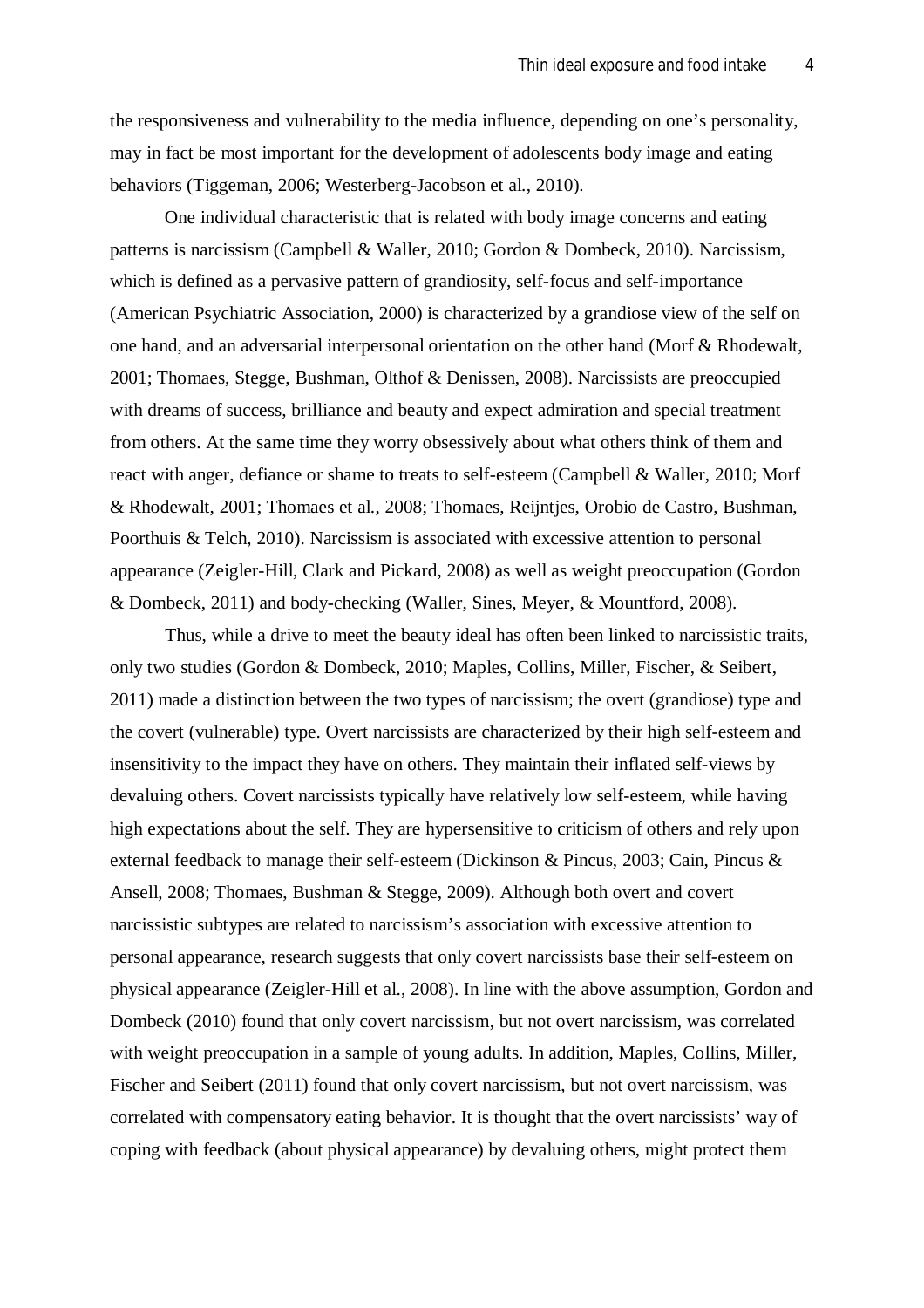from weight preoccupation and the possible development of unhealthy eating behaviors (Gordon & Dombeck, 2010).

Until now, no overt and covert distinction has yet been made for children. Therefore, the present study is the first to experimentally test the immediate effect of thin ideal images on food intake of nonclinical overt and covert (pre-)adolescent girls. In line with previous findings (Anschutz & Engels, 2010; Anschutz, Engels, Becker, & van Strien, & Engels, 2009; Westerberg-Jacobson et al., 2010), it was expected that all girls, regardless of personality characteristics, eat less food after thin ideal exposure compared to girls exposed to average or plus size images. Further, in line with Gordon and Dombeck (2010) and Maples, Collins, Miller, Fischer and Seibert (2011), it was expected that covert narcissistic girls are more susceptible to the influence of exposure to thin models than are overt narcissistic girls. More specifically, it was expected that covert narcissistic girls eat less fattening foods after thin ideal exposure than overt narcissistic girls.

### Method

## *Participants and Design*

The sample consisted of 400 girls from 12 primary ( $n = 236$ ) and 5 secondary ( $n = 164$ ) schools in the Netherlands. Most girls were ethnic Dutch (88.8 %) and born in the Netherlands (97.8 %). The mean age of the sample was  $11.53$  (*SD* = 1.93, age range = 7-15 year). No differences between conditions were found for age,  $F(1,398) = .15$ ,  $p = .70$ , narcissism,  $F(1,398) = 1.08$ ,  $p = .30$  and body esteem,  $F(1,392) = 1.20$ ,  $p = .28$ .

A between-subject design was used in which the girls were tested on two different days. Girls were randomly assigned to the experimental condition (viewing a thin model,  $n = 155$ ) or the control condition (viewing an average or plus size model,  $n = 245$ ). *Measures*

*Narcissism.* Narcissism was measured as a personality trait, using the 10-item Childhood Narcissism Scale (Thomaes et al., 2008). This self report measure assesses a grandiose yet vulnerable view of the self and an adversarial interpersonal orientation, which are thought to be the core components of narcissistic characteristics (Thomaes et al., 2008; Brown & Zeigler-Hill, 2004). Items (e.g., *"I am a very special and extraordinary person", "Children like me are entitled to something extra", "I am a great example for other children to follow"*) were positively worded and scored on a 4-point scale ranging from 0 (*not at all true*) to 3 (*completely true*). Ratings were summed and averaged, with higher scores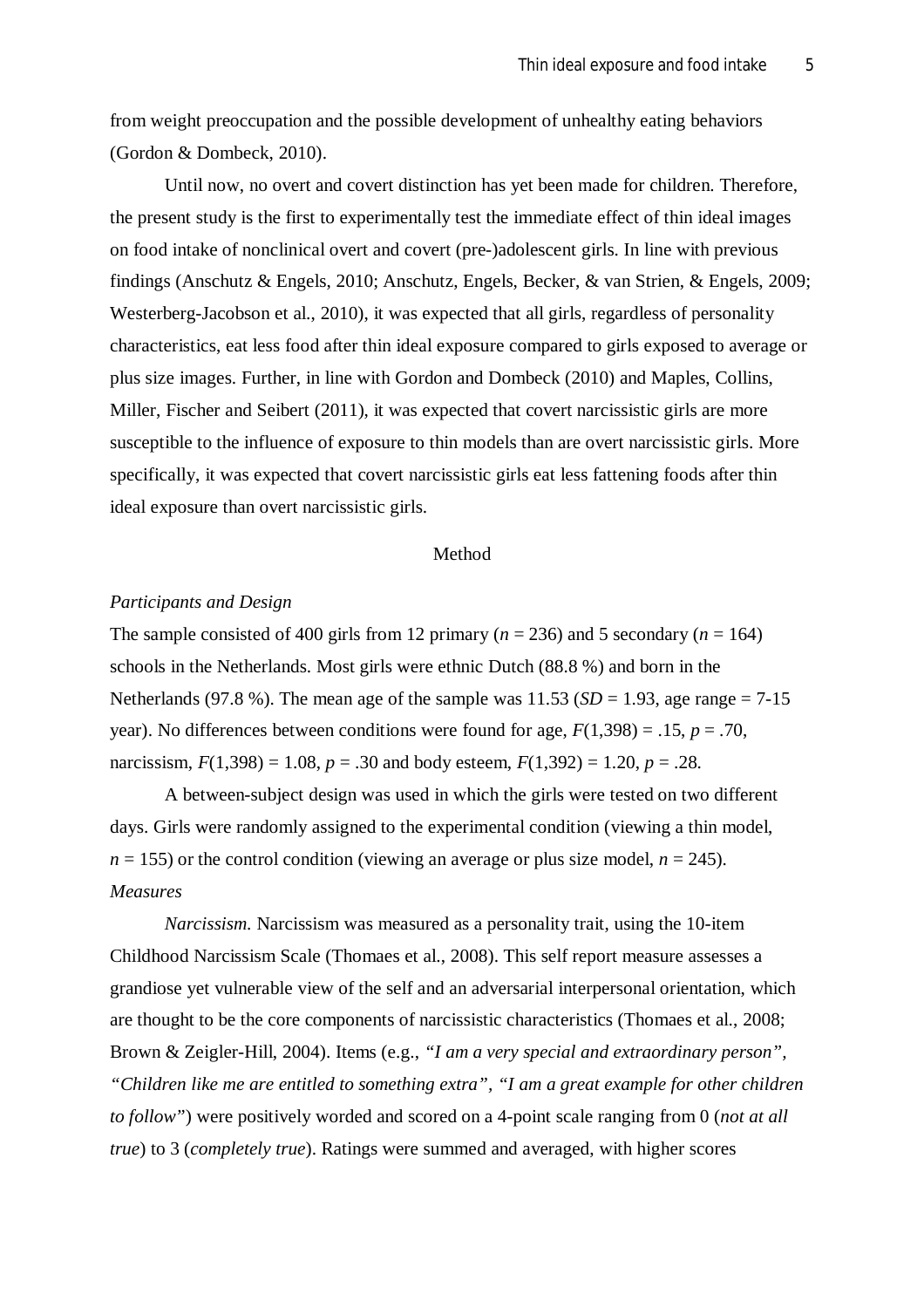indicating higher levels of narcissism. Average scores were centered before analysis (Cronbach's  $\alpha$  of the present sample = .77).

*Body-esteem.* To assess body-esteem, the Dutch translation of the 20-item Body Esteem Scale for Children (Mendelson & White, 1993) was used. The body esteem questionnaire measures the participants satisfaction with their body (e.g., "*I am proud of my body", "I am often worried about how I look", "I wish I was thinner"*) on a 4-point scale ranging from 0 (*not at all true*) to 3 (*completely true*). After polarity reversal ratings were averaged, with higher scores indicating higher levels of body-esteem. Average scores were centered before analysis (Cronbach's  $\alpha$  of the present sample = .92).

*Covariates.* Because food intake may depend on level of satiety and liking of the test food, these variables were controlled for in the regression analyses. Prior to the taste test the participants were asked to indicate on a 5-point scale to what extent they felt hungry, ranging from 0 (*not at all hungry*) to 4 (*very hungry*). Liking of the test food (e.g., "*How much do you like the potato chips?*") was rated during the taste test by rating each of the test products on a 5-point scale from 0 (*not at all*) to 5 (*very much*).

*Food Intake.* The main variable of interest was the amount of food eaten by the girls. During a taste test the participants received three round plastic plates ( $\varphi = 13$  cm) containing 40 plain milk chocolate M&Ms, 20 Pringles original potato chips and 20 average sized (5-9 gram each) white grapes. Afterwards, the quantity of test food that was eaten by the participants was counted from each plate. The quantity of test food that was eaten was standardized for each test product and then summed to create an average score on calorie rich (M&Ms and chips) and calorie poor (grapes) food intake. Calorie poor food intake was also controlled for in the regression analyses.

## *Procedure*

Principals were sent a written invitation for their school to participate, with information on procedure and purpose of the study included. After approval of the school's engagement, separate invitations were sent to all the girls and parents, with information on procedure, purpose of the study and all data being be treated confidentially included. Informed consent was required from the girls and their parents in order for the girls to participate. The girls took part in a classical and individual session and were told they cooperated in a study in which the experimenters where interested in the girls' taste (e.g., about clothes and food) and thoughts about their selves. Both classical and individual sessions were conducted according to protocol.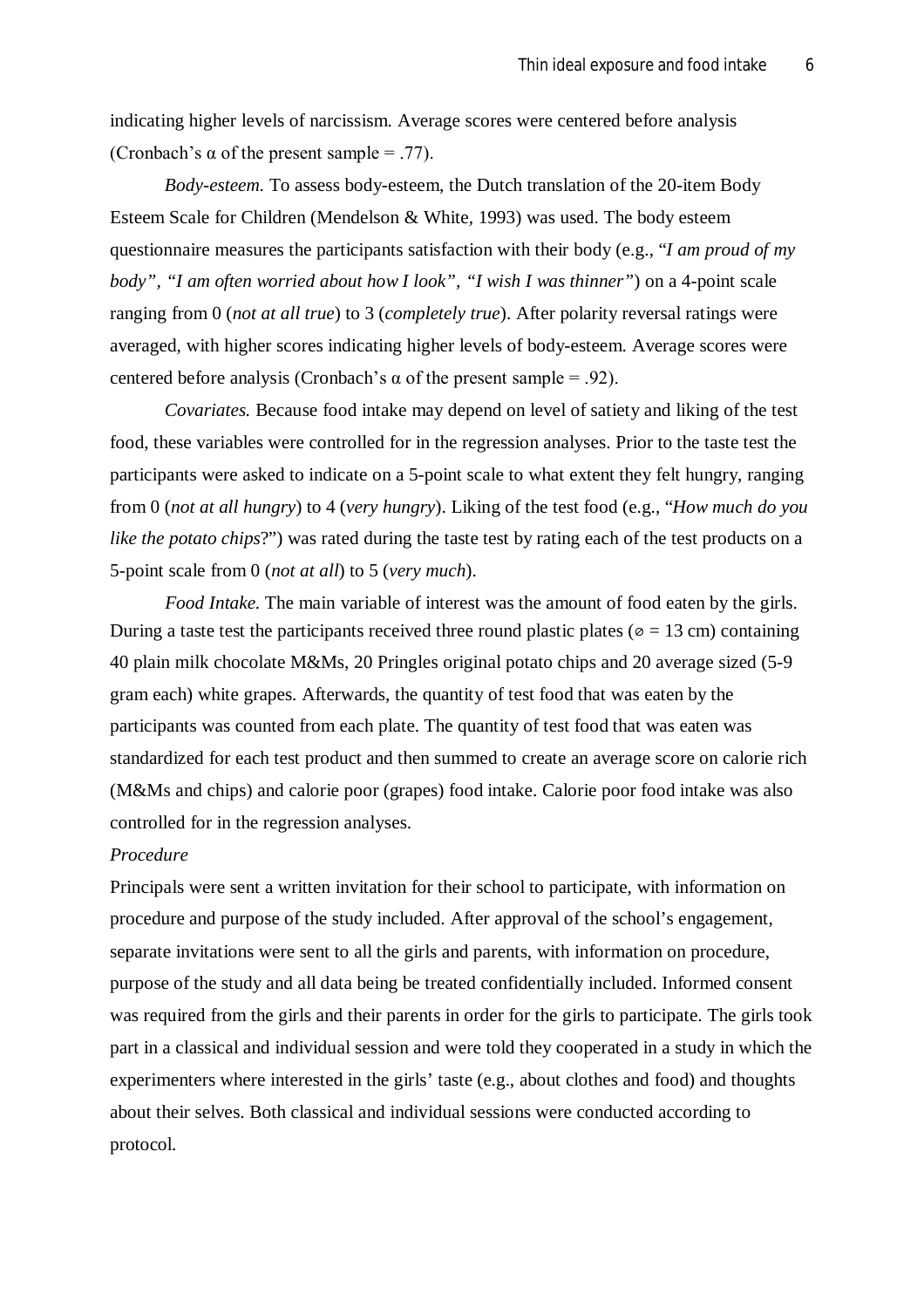During regular school hours all girls completed a pack of self-report measures in a classical session to assess narcissism and body-esteem. To guarantee privacy, the girls were asked to move the tables apart and to work for themselves in silence.

From a week up to a few weeks after the classical session, the girls were individually tested for approximately 15 minutes per session. An experimental setting, using a separate room to ensure privacy, was created at each school. The girls watched a slideshow that automatically showed ten model photos for fifteen seconds per photo. Depending on the condition the girls viewed a slideshow of a thin, an average or a plus size model, and were told that the model on the photos was the winner of the America's Next Top Model TV-show. Following the slide show, the girls were asked to answer a few questions about their opinion about the model photos.

Next the participants participated in a taste test. They received three round plastic plates containing the test food and a glass of water. They were instructed to taste at least one test food item of each plate, but were told they could eat as much as they wanted. During five minutes the girls were asked to taste and judge the food by answering questions about the test food. To ensure privacy, the experimenter left the room and came back after exactly five minutes.

#### Results

#### *Preliminary analysis*

An analysis of variance (ANOVA) showed significant differences between conditions for five of the 10 items that assessed the girls opinion on the model photos in the slideshow (see table 1). Post-hoc Bonferroni tests revealed that the girls thought the thin model looked less beautiful than the average and plus size model ( $p = .000$  and  $p = .000$  respectively), and more ugly ( $p < .01$ ) and boring ( $p = .02$ ) than the plus size model. The girls wanted to look more like the average ( $p < .05$ ) and plus size model ( $p < .03$ ) than the thin model and thought other girls of their age would find the plus size model more beautiful than the thin model ( $p < .01$ ).

Table 1 shows the means and standard deviations of all variables, split by condition. An ANOVA revealed no significant differences between conditions on narcissism,  $F(3,398) =$ 1.08, *p* = .30, body esteem, *F*(1,392) = 1.20, *p* = .28, age, *F*(1,398) = .15, *p* = .70, satiety,  $F(1,398) = .63$ ,  $p = .43$ , liking of calorie rich test food,  $F(1,397) = 1.40$ ,  $p = .24$ , and calorie poor food intake,  $F(1,398) = .69$ ,  $p = .41$ , indicating that randomization was successful.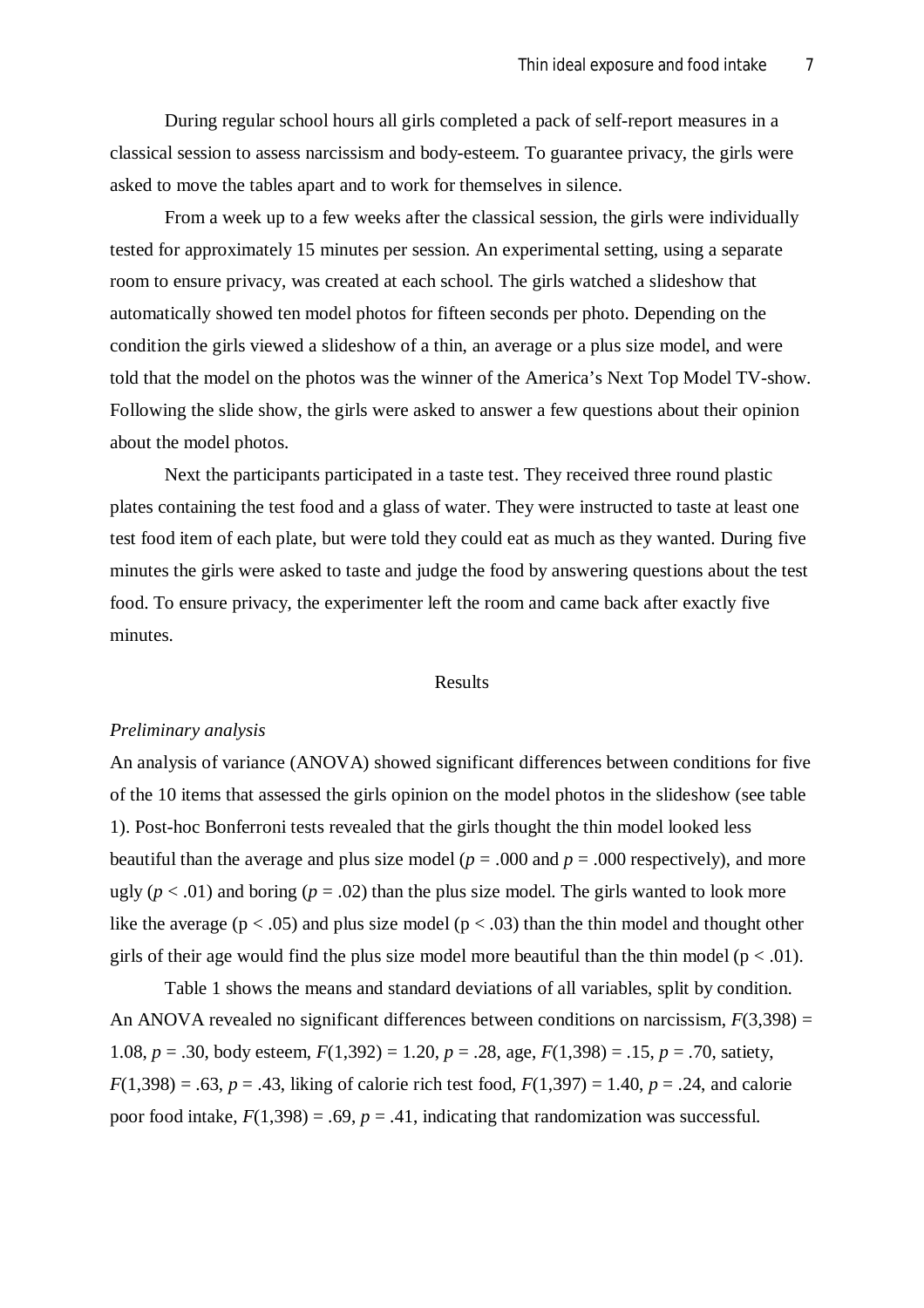#### **Table 1**

Means and standard deviations of all variables separated by condition.

| <b>Measures</b>                                      | Thin model<br>$(N = 155)$ | Average model<br>$(N = 113)$ | <b>Plus size model</b><br>$(N = 132)$ |
|------------------------------------------------------|---------------------------|------------------------------|---------------------------------------|
| <b>Manipulation check</b>                            |                           |                              |                                       |
| Want to look like model <sup>a</sup>                 | .88(1.07)                 | 1.22(1.12)                   | 1.20(1.10)                            |
| The model is an example for me <sup>a</sup>          | .61(.97)                  | .77(0.95)                    | .83(.93)                              |
| Most girls want to look like this model <sup>a</sup> | 2.33(1.01)                | 2.67(0.91)                   | 2.55(.96)                             |
| <i>Predictor variables</i>                           |                           |                              |                                       |
| Narcissism <sup>a</sup>                              | 1.01(0.49)                | 1.10(0.48)                   | 1.03(0.44)                            |
| Body Esteem <sup>a</sup>                             | 2.11(.52)                 | 2.07(0.49)                   | 2.02(.54)                             |
| Age                                                  | 11.57(1.99)               | 11.59(1.94)                  | 11.39(1.83)                           |
| Covariates                                           |                           |                              |                                       |
| Satiety <sup>a</sup>                                 | 1.75(.94)                 | 1.66(1.10)                   | 1.67(1.04)                            |
| Liking of calorie rich test food $\overline{b}$      | 3.32(0.73)                | 3.36(.70)                    | 3.46(.68)                             |
| Calorie poor food intake <sup>c</sup>                | .04(.85)                  | $-.07(.74)$                  | .03(.81)                              |
| Dependent variable                                   |                           |                              |                                       |
| Calorie rich food intake <sup>c</sup>                | .05(.89)                  | $-.10(.76)$                  | .07(.95)                              |

a Scores on this scale could range from 0 to 3.

<sup>b</sup> Scores on this scale could range from 0 to 4.

c Scores are standardized values.

### *Primary analyses*

A multiple hierarchical regression showed no significant main effects on calorie rich food intake for condition (t = -.03,  $\beta$  = -.00,  $p = .97$ ), narcissism (t = 1.71,  $\beta$  = .08,  $p = .09$ ) and body-esteem (t = -.37,  $\beta$  = -.02,  $p = .71$ ). In addition, no significant interaction effect for condition, narcissism and body-esteem on calorie rich food intake was found ( $t = -17$ ,  $\beta = -1$ 1.48, *p* = .14). Thus, contrary to my expectations, preadolescent girls did not eat less calorie rich food after thin model images, compared to girls who saw average or plus size model images. Also, no distinction between overt and covert narcissistic girls was found on calorie rich food intake after thin ideal exposure.

#### Discussion

The present study sought to advance knowledge on the effect of thin ideal exposure on food intake of overt and covert narcissistic girls. Contrary to my expectations, the results showed no differences on calorie rich food intake for thin, average or plus size model exposure. Also, no effect of narcissism on calorie rich food intake was found.

Previous work that linked narcissism to compensatory eating behaviors, demonstrated differential relationships between overt and covert narcissism in both men and women (Gordon & Dombeck, 2010; Maples, Collins, Miller, Fischer, &Seibert, 2011), but this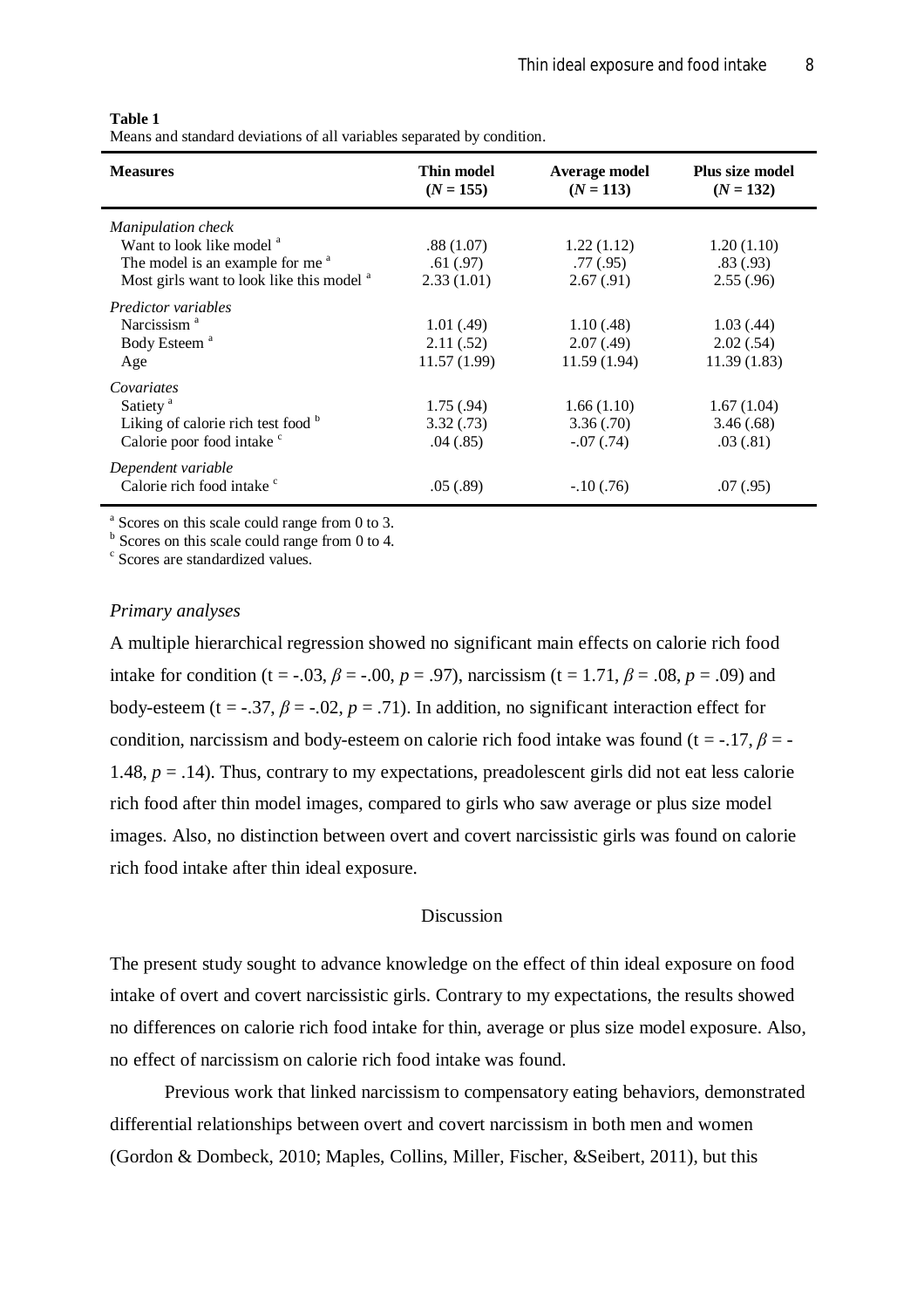distinction had not yet been made for children. The findings of this study indicated, contrary to my expectations, that thin versus average or plus size model exposure had no influence on the food intake of overt narcissistic girls. For covert narcissistic girls, who were thought to be more susceptible for the influence of thin ideal exposure than overt narcissistic girls, also no differences on calorie rich food intake was found for all exposure conditions.

There are at least three possible explanations for the findings of this study. It has been theorized that the susceptibility for thin ideal influence is strongest when girls approach puberty at 11-12 years of age (Anschutz et al., 2011; Brunet et al., 2010). The broad range of age in this study (girls from 8 to 15 years old) may have prevented to find results, assuming that the youngest girls of the sample are not yet susceptible for thin ideal influence. Raising percentages of body image concerns and weight loss behavior at 13-14 years compared to girls at 9-10 years old (Bun, Schwiebbe, Schütz, Bijlsma-Schlösser, & Hirasin, 2011), suggest that the effect of thin ideal exposure on food intake may be more extant when girls grow older. Future research could therefore focus on an older and a more specific age range to investigate at what age the susceptibility for thin ideal influence is present.

Another explanation is that compensation for wanting to meet the thin ideal may take place in other forms than restrained eating. Gordon and Dombeck (2010) showed that though covert narcissism is associated with compensatory eating behaviors like restrained eating, overt narcissism was not. However, overt narcissism appears to be associated with a drive for muscularity in both men and women that is associated with exercising (Campbell & Waller, 2010; Gordon & Dombeck, 2010). Thus restrained eating may not be the only strategy to serve the thin ideal. Future research should also take a look at the influence of thin ideal exposure on other compensatory behaviors, like exercising.

These findings should be considered in light of the study's strengths and limitations. The participants of the present study did not like the thin ideal model images, and in fact liked the average and plus size models (control conditions) even better. Therefore, the manipulation as was conceived in advance, may not have worked and could have affected the results. Logically, when the girls did not want to look like the model, they probably did not alter their food intake to try to meet the model's thinness. Therefore, in future research the effect of thin ideal exposure should be moderated by how much the girls want to look like the model. Based on the results, also some adjustments in the research materials are suggested. The model images could not have been a good sample to identify with, because the model images used were from models in their twenty's. Future research should make use of models from the same age as the participants, so the girl's identification and comparing with the models,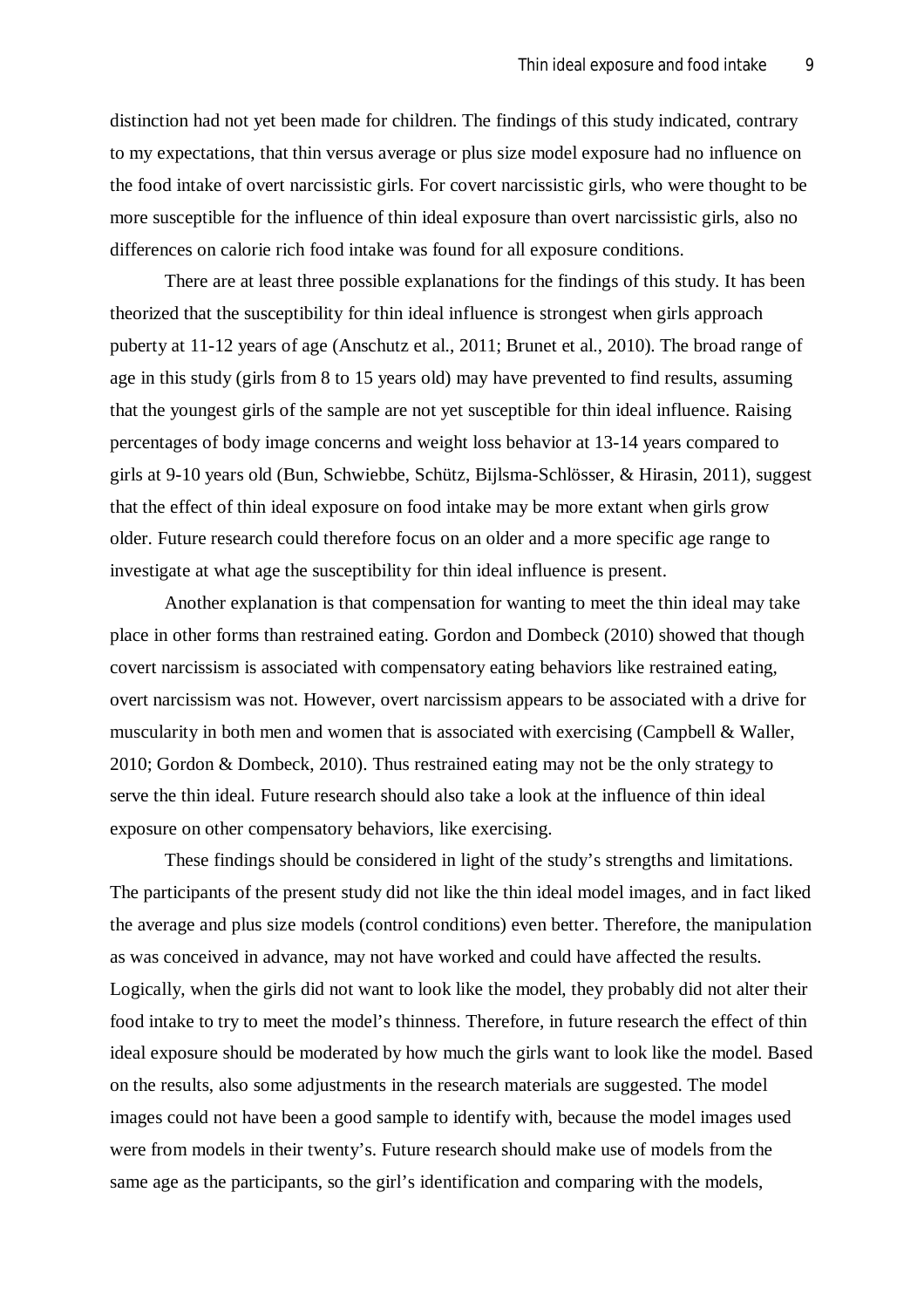according to social comparison theory (Anschutz, Engels, & van Strien, 2012), is more relevant. Also, in this study different models were used for each model exposure condition. Better is to photographically manipulate images of one model into thin, average and plus size images.

In addition to the above suggestions, further research should also expand the thin ideal exposure effects on other compensatory behaviors like exercising. Second, because of the suggested complexity of one's vulnerability to thin ideal influence (Tiggeman, 2006), it would be valuable to investigate other personality traits than narcissism. For example, perfectionism (Davis, Karvinen & McCreary, 2005) social physique anxiety (Brunet et al., 2010), and neuroticism (Maples, Collins, Miller, Fischer & Seibert, 2011) have also appeared to be related with both narcissism and a drive for thinness and muscularity (Gordon & Dombeck, 2010).

Last, the lack of effect on girl's food intake, merely indicates that there is no effect of thin ideal exposure on food intake for 8 to 15 year old girls. Despite several studies that indicate relations between thin ideal exposure and food intake or body image concerns, there are also several studies who fail to show this link (Tiggeman, 2006). The experimental setting and large sample size of this study ensures a solid investigation with reliable results, while other studies might rely on correlational research or the use of self-report measures. Therefore, from this study sample it is safe to conclude that there is no effect of thin ideal exposure on food intake for overt and covert narcissistic (pre-)adolescent girls.

To conclude, this study investigated the immediate effect of thin ideal exposure on food intake of (pre-)adolescent girls. Many people decry the very thin fashion models and worry about the negative impact on body image and eating behaviors of young girls. However, concluding from this study sample, maybe we do not have to worry that much. In fact, research shows that it is not the thin ideal exposure that makes girls eat less food, but it is the exposure to heavier models that leads to elevated food intake (Anschutz & Engels, 2010). Although thin ideal exposure does appear to lead to higher levels of body dissatisfaction, body dissatisfaction in girls has been strongly linked to the physical changes in puberty, regardless of thin ideal exposure (McCabe, Ricciardelli & Banfield, 2001). Thus, perhaps the girls do experience a drive for thinness, as is shown by other research, but the girls, who did not even like the thin model in this study sample, are well capable of distinguishing healthy and unhealthy thinness and eating behaviors.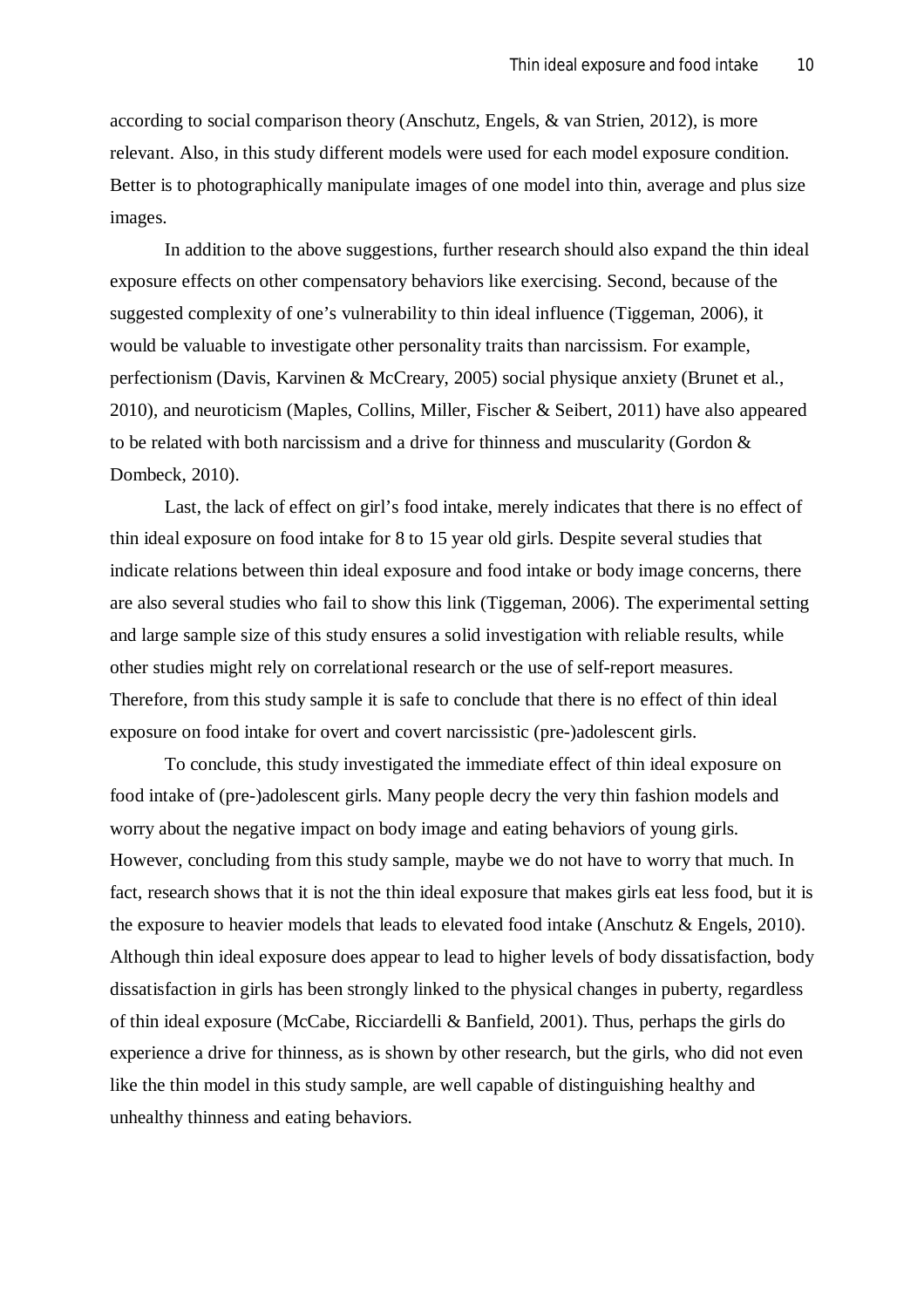#### References

- American Psychiatric Association (2000). *Diagnostic and statistical manual for mental disorders, 4 th edition text revision (DSM-IV-TR)*. Washington, DC: Author.
- Anschutz, D.J., & Engels, R.C.M.E. (2010). The effects of playing with thin dolls on body image and food intake in young girls. *Sex roles, 63*, 621-630.
- Anschutz, D.J., Spruijt-Metz, D., Strien, T. van, & Engels, R.C.M.E. (2011). The direct effect of thin ideal focused adult television on young girls' ideal body figure. *Body Image, 8*, 26-33.
- Anschutz, D.J., Engels, R.C.M.E., & Strien, T. van. (2012). Increased body satisfaction after exposure to thin ideal children's television in young girls showing thin ideal internalization. *Pyschology and Health, 27*, 5, 603-617.
- Brunet, J., Sabiston, C.M., Dorsch, K.M., & McCreary, D.R. (2010). Exploring a model linking social physique anxiety, drive for muscularity, drive for thinness and self-esteem among adolescent boys and girls. *Body Image, 7*, 137-142.
- Bun, C.J.E., Schwiebbe, L., Schütz, F.N., Bijlsma-Schlösser, J.F.M., & Hirasing, R.A. (2011). Negative body image and weight loss behavior in Dutch school children. *European Journal of Public Health, 22,* 1, 130-133.
- Cain, N. M., Pincus, A. L. & Ansell, E. B. (2008). Narcissism at the crossroads: Phenotypic description of pathological narcissism across clinical theory, social/personality psychology, and psychiatric diagnosis. *Clinical Psychology Review, 28*, 638-656.
- Campbell, M.A., & Waller (2010). Narcissistic characteristics and eating-disorders behavior. *International Journal of Eating Disorders, 43*, 6, 560-564.
- Davis, C., Karvinen, K., & McCreary, D.R. (2005). Personality correlates of a drive for muscularity in young men. *Personality and Individual Differences, 39*, 2, 349-359.
- Dickinson, K. A. & Pincus, A. L. (2003). Interpersonal analysis of grandiose and vulnerable narcissism. *Journal of Personality Disorders, 17,* 3, 188-207.
- Dittmar, H., & Howard, S. (2004). Ideal-body internalization and social comparison tendency as moderators of thin media models' impact on women's body-focussed anxiety. *Journal of Social and Clinical Psychology, 23,* 768-791.
- Gordon, K.H., & Dombeck, J.J. (2010). The associations between two facets of narcissism and eating disorder symptoms. *Eating Behaviors, 11*, 288-292.
- Grabe, S., Ward, L.M., & Hyde, J.S. (2008). The role of the media in body image concerns among women: A meta-analysis of experimental and correlational studies. *Psychological Bulletin, 134*, 3, 460-476.